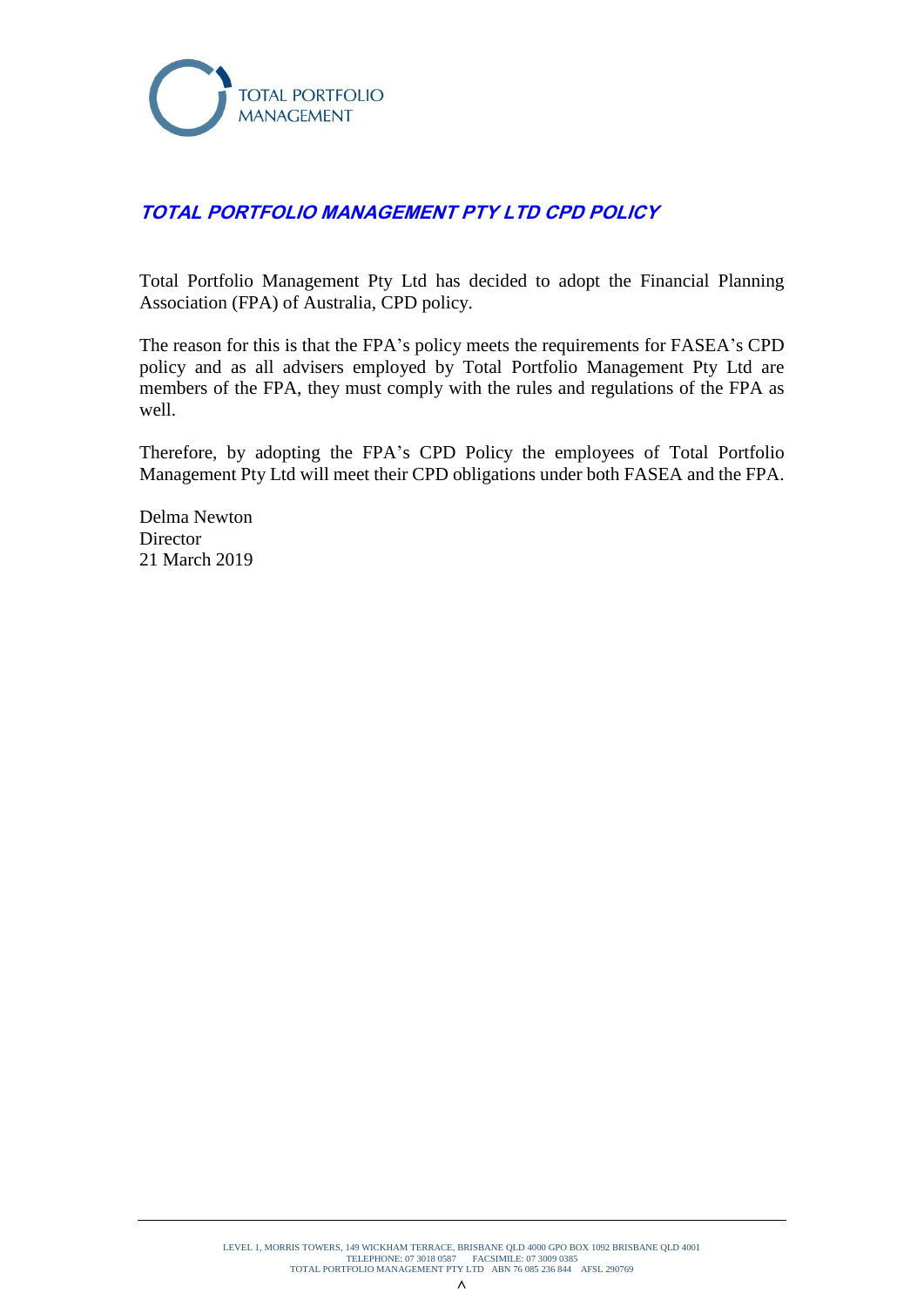

FINANCIAL PLANNING<br>ASSOCIATION *of* AUSTRALIA

# FPA CONTINUING PROFESSIONAL DEVELOPMENT POLICY

Updated: February 2019

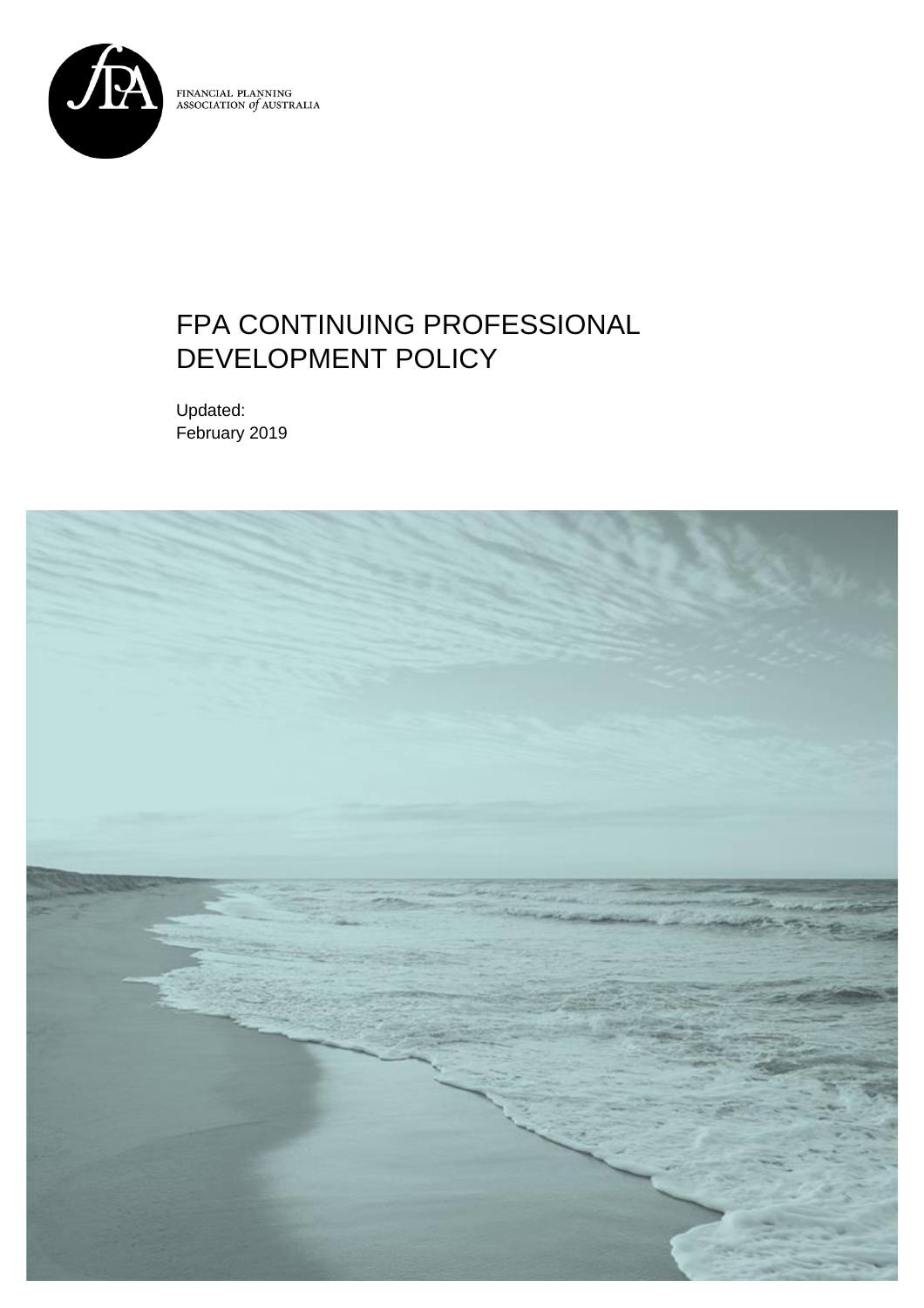

# $\begin{array}{ll} {\rm FINANCIAL\ PLANNING} \\ {\rm ASSOCIATION\ of\ AUSTRALIA} \end{array}$

# FPA CONTINUING DEVELOPMENT POLICY

#### **Contents**

| 1.  |                                                                               |  |
|-----|-------------------------------------------------------------------------------|--|
| 2.  |                                                                               |  |
| 3.  |                                                                               |  |
| a.  |                                                                               |  |
| b.  |                                                                               |  |
| c.  |                                                                               |  |
| d.  |                                                                               |  |
| е.  |                                                                               |  |
| f.  |                                                                               |  |
| g.  |                                                                               |  |
| h.  |                                                                               |  |
| İ.  |                                                                               |  |
| j.  |                                                                               |  |
| 4.  |                                                                               |  |
| 5.  | Meeting Tax Practitioners Board (TPB) Continuing Professional Education (CPE) |  |
|     |                                                                               |  |
|     |                                                                               |  |
| 6.  |                                                                               |  |
| a.  |                                                                               |  |
| b.  |                                                                               |  |
| 7.  |                                                                               |  |
| 8.  |                                                                               |  |
| 9.  | Returning from a Leave of Absence or Reinstating Membership  12               |  |
| 10. |                                                                               |  |
| 11. |                                                                               |  |
| a.  |                                                                               |  |
| b.  |                                                                               |  |
| C.  |                                                                               |  |
|     |                                                                               |  |
|     |                                                                               |  |
|     |                                                                               |  |
|     |                                                                               |  |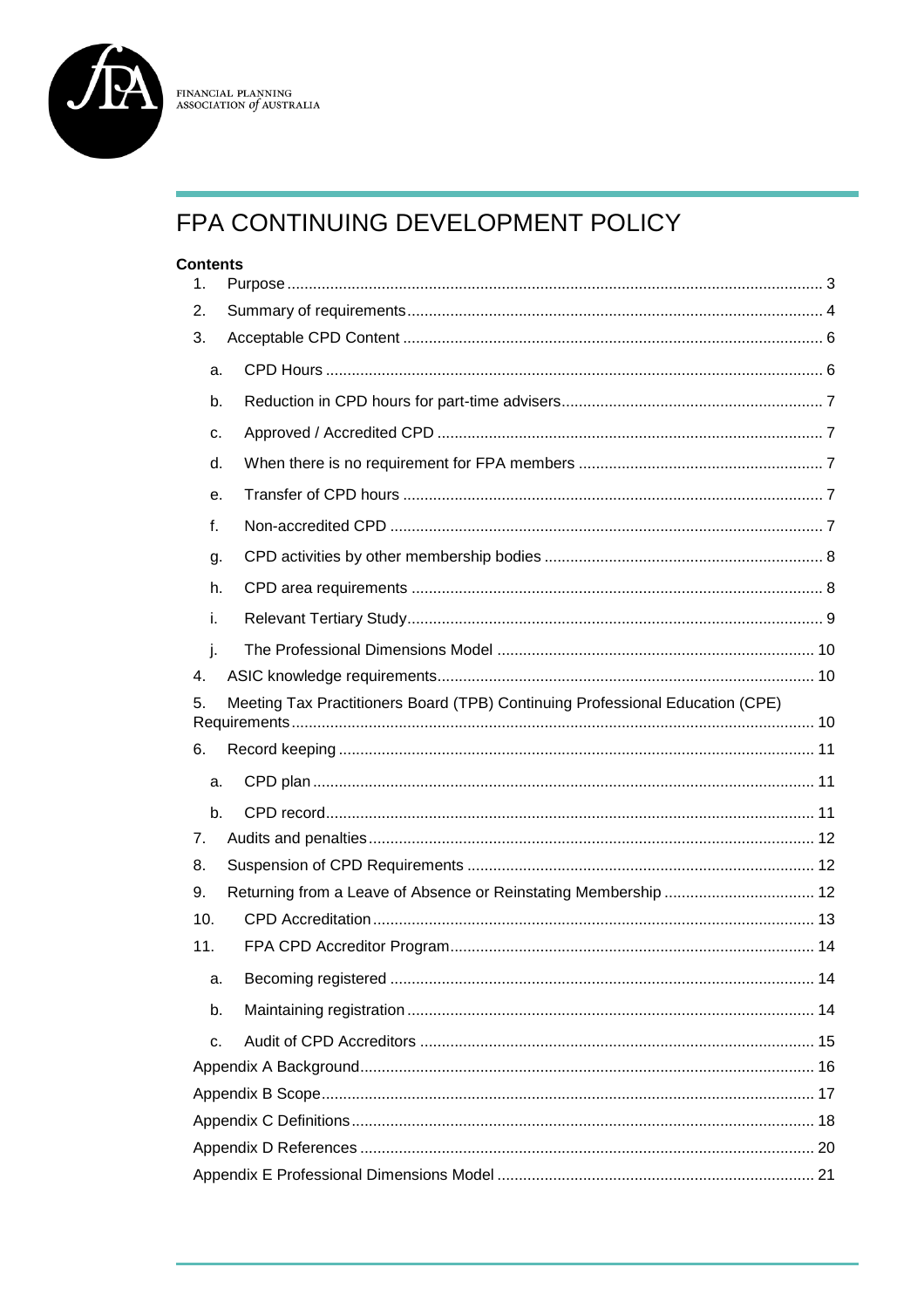# <span id="page-3-0"></span>**1. Purpose**

Continuing Professional Development (CPD) is an integral part of a professional framework. Not only is it a way of maintaining currency of technical knowledge and ensuring members remain professional; it is also a way of growing new knowledge and expanding members' abilities as professionals. It should never be viewed merely as a compliance burden, but instead of a method of improving personal and professional confidence and proficiency.

This FPA policy was designed in 2009 to offer FPA members both a more rewarding and wider range of education options that will assist them to maintain their professional proficiency and status while meeting regulatory and legislative CPD requirements.

The FPA's professionalism framework has always, and continues to demonstrate the financial planning profession's commitment to best practice.

The CPD framework supports the three pillars of the FPA:

- **1. Professional membership –** ensuring we get the right people with the right skillsets into the profession and FPA membership
- **2. Professional conduct –** ensuring members adhere to the high standards set for the profession and that they are supported in following professional ideals
- **3. Professional accountability –** protecting the reputation of all members by putting in place an independent, peer-driven disciplinary mechanism.



Undertaking CPD promotes technical competence and the holistic skills and knowledge required of a well-rounded professional who can think critically and professionally respond to their client's goal-based needs.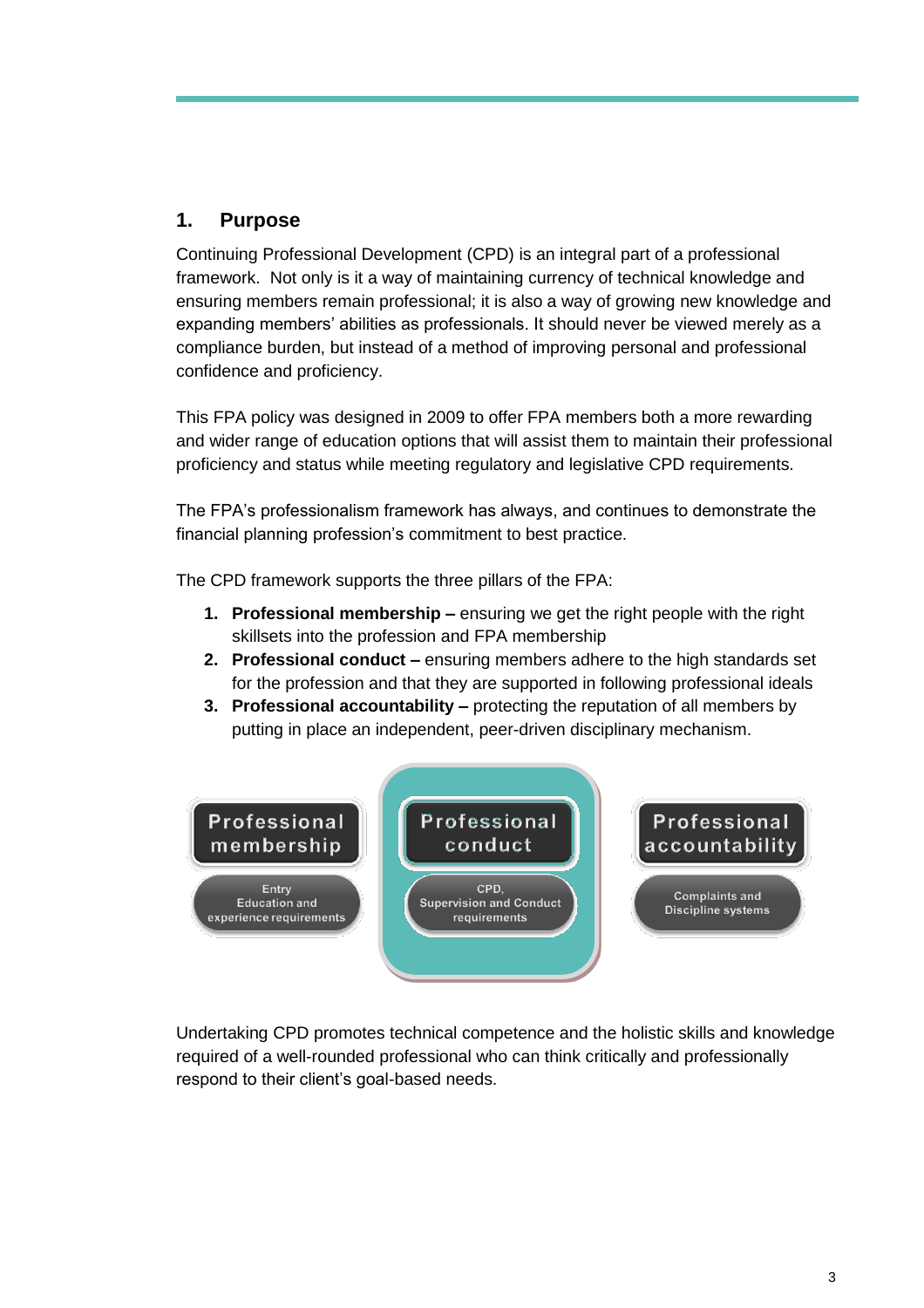# <span id="page-4-0"></span>**2. Summary of Requirements**

The following tables summarise the key CPD requirements for practitioner members of the FPA:

|                                          | <b>Financial Planner AFP<sup>®</sup> and</b><br><b>Associate</b>                                                                                                                                                                                                            | <b>CFP<sup>®</sup> Professional until 31</b><br><b>December 2023</b>                                                                                                                                                                                                        |
|------------------------------------------|-----------------------------------------------------------------------------------------------------------------------------------------------------------------------------------------------------------------------------------------------------------------------------|-----------------------------------------------------------------------------------------------------------------------------------------------------------------------------------------------------------------------------------------------------------------------------|
| <b>CPD hours</b>                         | 40 hours per CPD year.                                                                                                                                                                                                                                                      | 40 hours per CPD year.                                                                                                                                                                                                                                                      |
| <b>Accredited</b><br><b>CPD</b>          | Minimum of 28 hours FPA<br>accredited (70% of minimum<br>hours required by FASEA) with no<br>more than four hours of<br>professional or technical reading.                                                                                                                  | Minimum of 28 hours FPA<br>accredited (70% of minimum<br>hours required by FASEA) with no<br>more than four hours of<br>professional or technical reading.                                                                                                                  |
| Non-<br>accredited<br><b>CPD</b>         | Up to 12 hours may be non-<br>accredited (30% of minimum<br>hours required by FASEA).                                                                                                                                                                                       | Up to 12 hours may be non-<br>accredited (30% of minimum<br>hours required by FASEA).                                                                                                                                                                                       |
| <b>CPD Area</b><br>requirements          | As per FASEA guidelines:<br>A minimum of five hours each in<br>the CPD areas of technical<br>competence, client care and<br>practice, regulatory compliance<br>and consumer protection; and a<br>minimum of nine hours in the CPD<br>area of professionalism and<br>ethics. | As per FASEA guidelines:<br>A minimum of five hours each in<br>the CPD areas of technical<br>competence, client care and<br>practice, regulatory compliance<br>and consumer protection; and a<br>minimum of nine hours in the<br>CPD area of professionalism and<br>ethics. |
| <b>ASIC</b><br>knowledge<br>requirements | Set by the individual or their<br>licensee in a manner that ensures<br>they develop, maintain and apply<br>a high level of relevant knowledge<br>and skills.                                                                                                                | Set by the individual or their<br>licensee in a manner that ensures<br>they develop, maintain and apply<br>a high level of relevant knowledge<br>and skills.                                                                                                                |
| <b>Record</b><br>keeping                 | The following records must be<br>kept for seven years:<br>• CPD record/CPD plan<br>• Additional evidence for non<br>accredited activities                                                                                                                                   | The following records must be<br>kept for seven years:<br>• CPD record CPD plan<br>• Additional evidence for non-<br>accredited activities                                                                                                                                  |

### **Until 31 December 2023**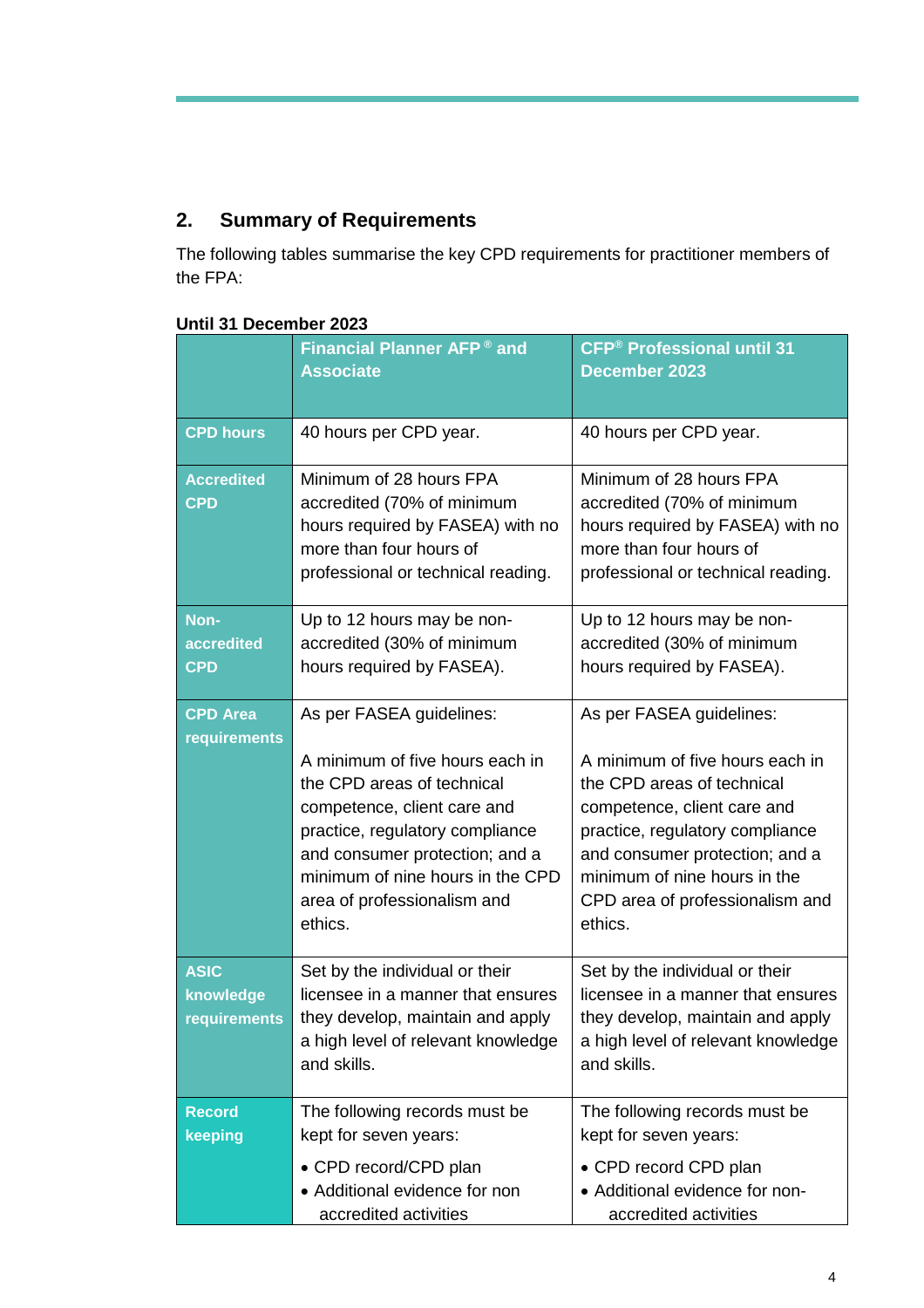| <b>Declaration</b> | Each practitioner member must<br>affirm that they have satisfied the<br>annual CPD hours each CPD year<br>through a declaration. (For<br>extenuating circumstances see | Each practitioner member must<br>affirm that they have satisfied the<br>annual CPD hours each CPD<br>year through a declaration. (For<br>extenuating circumstances see |
|--------------------|------------------------------------------------------------------------------------------------------------------------------------------------------------------------|------------------------------------------------------------------------------------------------------------------------------------------------------------------------|
|                    | Section 8.)                                                                                                                                                            | Section 8.)                                                                                                                                                            |
| <b>Audit</b>       | Practitioner members selected for<br>audit must comply with audit<br>requests (see Section 7).                                                                         | Practitioner members selected for<br>audit must comply with audit<br>requests (see Section 7).                                                                         |

### **From 1 January 2024**

| <b>IVIII I VANUALY LULT</b>      |                                                                                                                                                            |                                                                                                                                                                                                                                                                                                                                 |  |  |
|----------------------------------|------------------------------------------------------------------------------------------------------------------------------------------------------------|---------------------------------------------------------------------------------------------------------------------------------------------------------------------------------------------------------------------------------------------------------------------------------------------------------------------------------|--|--|
|                                  | Financial Planner AFP <sup>®</sup> and<br><b>Associate</b>                                                                                                 | <b>CFP<sup>®</sup> Professional from 1</b><br><b>January 2024</b>                                                                                                                                                                                                                                                               |  |  |
| <b>CPD hours</b>                 | 40 hours per annum.                                                                                                                                        | 150 hours per triennium with a<br>minimum of 40 hours per CPD<br>year.                                                                                                                                                                                                                                                          |  |  |
| <b>Accredited</b><br><b>CPD</b>  | Minimum of 28 hours FPA<br>accredited (70% of minimum<br>hours required by FASEA) with no<br>more than four hours of<br>professional or technical reading. | Minimum of 28 hours FPA<br>accredited (70% of minimum<br>hours required by FASEA) with no<br>more than four hours of<br>professional or technical reading.                                                                                                                                                                      |  |  |
| Non-<br>accredited<br><b>CPD</b> | Up to 12 hours may be non-<br>accredited (30% of minimum<br>hours required by FASEA).                                                                      | The remainder may be non-<br>accredited. The additional<br>requirement for CFP<br>professionals (10 hours per CPD<br>year) may be unstructured and<br>does not have any limitations<br>placed on type of CPD (i.e. can<br>include formal study or<br>professional reading over and<br>above the limits proscribed by<br>FASEA). |  |  |
| <b>CPD Area</b><br>requirements  | As per FASEA guidelines:                                                                                                                                   | As per FASEA guidelines:                                                                                                                                                                                                                                                                                                        |  |  |
|                                  | A minimum of five hours each in<br>the CPD areas of technical<br>competence, client care and                                                               | A minimum of five hours each in<br>the CPD areas of technical<br>competence, client care and                                                                                                                                                                                                                                    |  |  |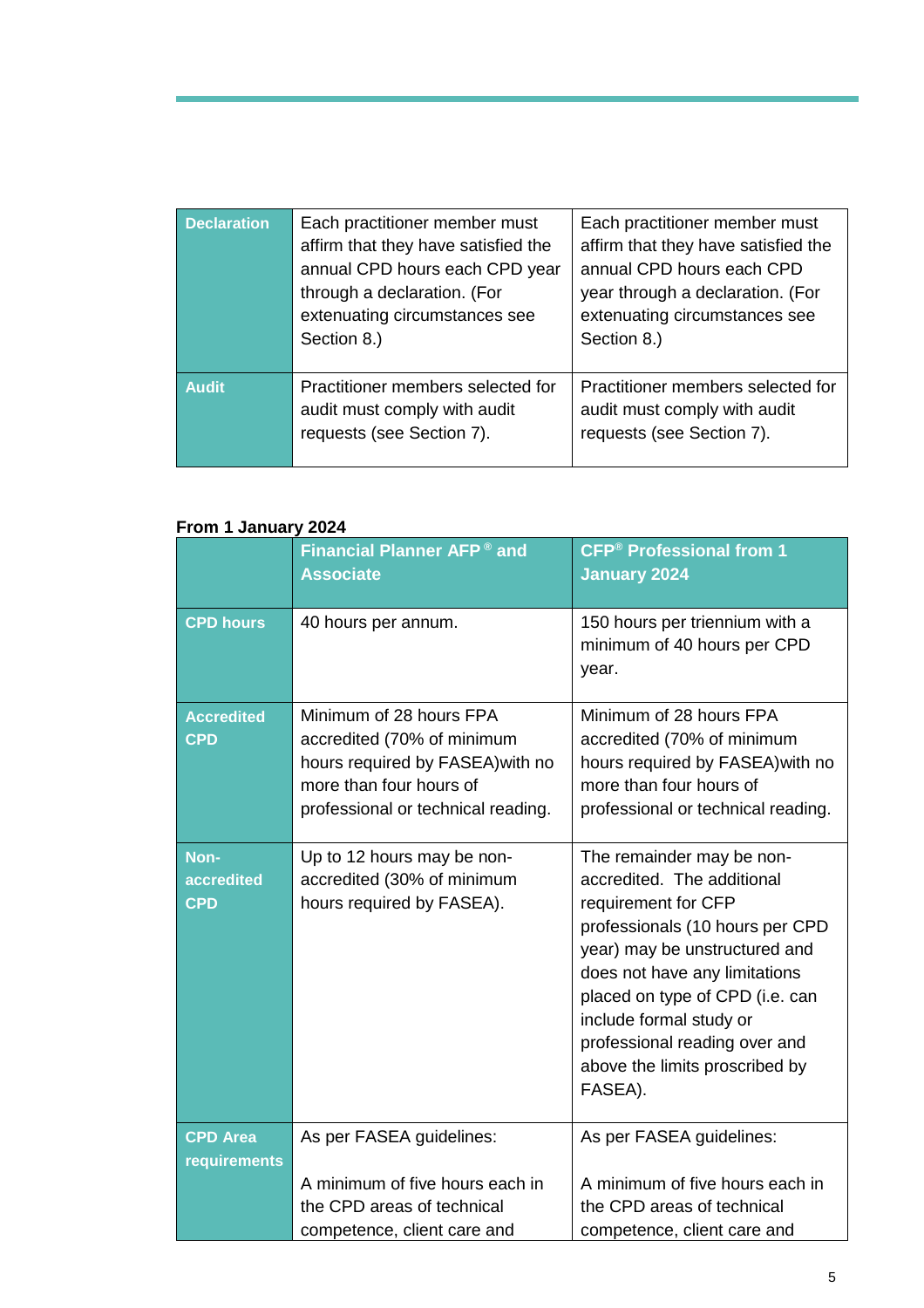|                                          | practice, regulatory compliance<br>and consumer protection; and a<br>minimum of nine hours in the CPD<br>area of professionalism and<br>ethics.                                      | practice, regulatory compliance<br>and consumer protection; and a<br>minimum of nine hours in the<br>CPD area of professionalism and<br>ethics.                                      |
|------------------------------------------|--------------------------------------------------------------------------------------------------------------------------------------------------------------------------------------|--------------------------------------------------------------------------------------------------------------------------------------------------------------------------------------|
| <b>ASIC</b><br>knowledge<br>requirements | Set by the individual or their<br>licensee in a manner that ensures<br>they develop, maintain and apply<br>a high level of relevant knowledge<br>and skills.                         | Set by the individual or their<br>licensee in a manner that ensures<br>they develop, maintain and apply<br>a high level of relevant knowledge<br>and skills.                         |
| <b>Record</b><br>keeping                 | The following records must be<br>kept for seven years:<br>• CPD record / CPD register<br>• CPD plan<br>• Additional evidence for non-<br>accredited activities                       | The following records must be<br>kept for seven years:<br>• CPD record / CPD register<br>• CPD plan<br>• Additional evidence for non-<br>accredited activities                       |
| <b>Declaration</b>                       | Each practitioner member must<br>affirm that they have satisfied the<br>annual CPD hours each CPD year<br>through a declaration. (For<br>extenuating circumstances see<br>Section 8) | Each practitioner member must<br>affirm that they have satisfied the<br>annual CPD hours each CPD<br>year through a declaration. (For<br>extenuating circumstances see<br>Section 8) |
| <b>Audit</b>                             | Practitioner members selected for<br>audit must comply with audit<br>requests (see Section 7)                                                                                        | Practitioner members selected for<br>audit must comply with audit<br>requests (see Section 7)                                                                                        |

# <span id="page-6-0"></span>**3. Acceptable CPD Content**

### <span id="page-6-1"></span>a. CPD Hours

Associate and Financial Planner AFP® members are required, as a condition of FPA membership, to meet the legislated CPD requirement of 40 hours per CPD year.

CFP® Professionals must earn a minimum of 50 hours each CPD year. This requirement would take effect from 1 January 2024.

CPD hours must be completed in each CPD area (see section 3h) in order to meet CPD requirements.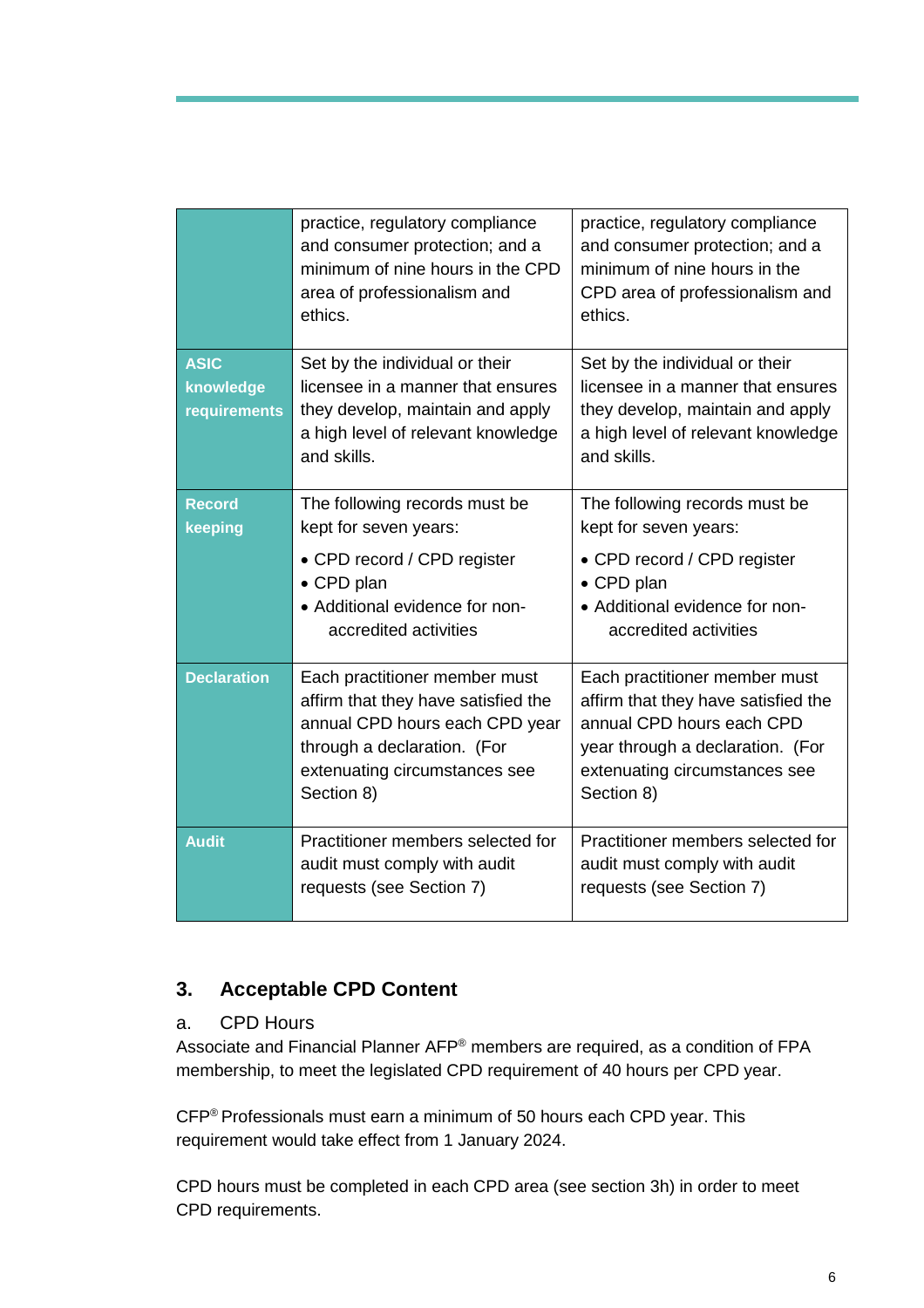## <span id="page-7-0"></span>b. Reduction in CPD hours for part-time advisers

The FASEA standard allows a member who is working on a part time basis for the whole of the CPD year to apply to their licensee for a reduction in minimum hours to 36 hours per annum. This must be done in writing prior to adopting the reduced minimum hours. This reduction in hours does not impact other CPD requirements.

However, the FPA provides no CPD exemption for part-time advisers.

### <span id="page-7-1"></span>c. Approved / Accredited CPD

A minimum of 28 CPD hours (70% of the FASEA minimum hours required) completed each CPD year must be accredited by the FPA.

Please note that internal programs accredited by FPA authorised CPD accreditors are included under 'Accredited Programs' on a CPD record, and as such there is not a cap on the inclusion of these activities for FPA practitioner members.

No more than four hours can be spent on a CPD activity that consists of professional or technical reading, and no more than 30 hours in study towards a professional qualification or designation for AFP / Associate members and 40 hours for CFP members.

Members may count time spent in the preparation and first delivery of a CPD activity towards their total CPD hours each CPD year.

Whilst minimum CPD requirements have been set by the FPA, it is possible that a licensee will identify that a greater amount of CPD is required for practitioner members to maintain or ensure competence in their advice areas.

### <span id="page-7-2"></span>d. When there is no requirement for FPA members

There is no CPD requirement for non-voting members as these members will not be providing financial advice. The CPD requirement for those undertaking their Professional year will be the 100 hours of required training, and it is understood they will already have a significant training burden in meeting the standards necessary to become a Relevant Provider.

### <span id="page-7-3"></span>e. Transfer of CPD hours

CPD hours accrued in excess in one CPD year may not be transferred or brought forward to offset the CPD requirement in an ensuing CPD year.

### <span id="page-7-4"></span>f. Non-accredited CPD

Members can complete up to 30% of their CPD hours per CPD year on non-accredited CPD. However, the content of the activity must be directly related to the members CPD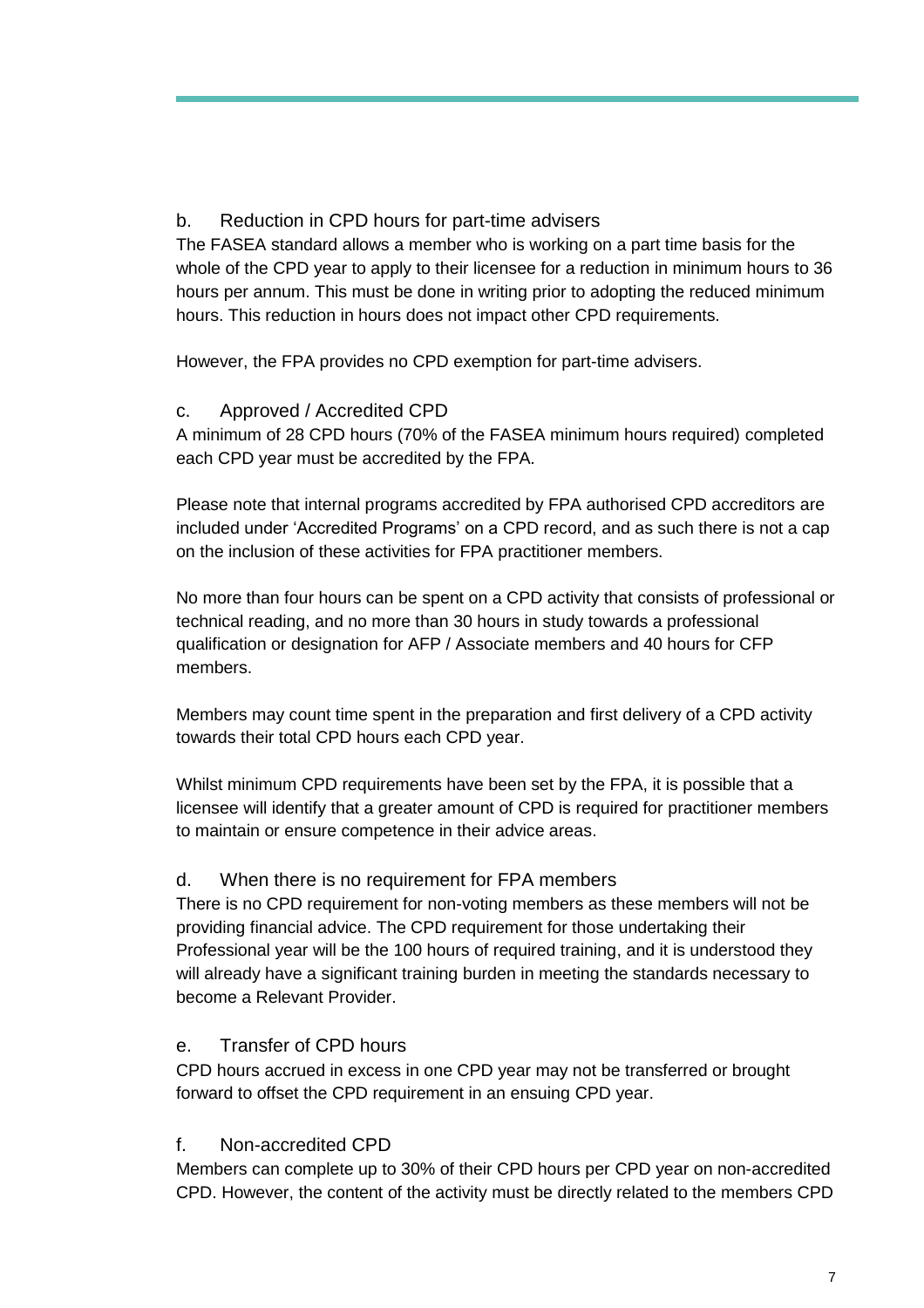plan and be able to be mapped to the CPD areas. In addition, activities should still meet those of a qualifying CPD activity as outlined by FASEA.

Where a member wishes to include non-accredited CPD the member will need to maintain evidence of completion, an outline of course aims and / or objectives, and any assessments undertaken in order to justify the inclusion of such programs on their CPD record.

It is strongly recommended that practitioner members undertake accredited programs to ensure they meet minimum FPA CPD requirements.

#### <span id="page-8-0"></span>g. CPD activities by other Membership Bodies

CPD activities offered by other membership bodies can be included on a member's CPD record.

The FPA works with other professions and associations to consider recognition for Professional Development and offers discounted rates and support to those organisations. In the first instance the FPA encourages members to suggest that the organisation seek to have their programs accredited for CPD hours by the FPA to ensure quality across the industry.

Where the organisation does not have their learning activities FPA accredited, members will need to maintain evidence of completion, an outline of course aims and / or objectives, and any assessments undertaken in order to justify the inclusion of the learning activity on their CPD record.

### <span id="page-8-1"></span>h. CPD Area Requirements

#### CPD Area requirements are as follows:

| <b>CPD Area</b>             | <b>Requirement</b>           |  |
|-----------------------------|------------------------------|--|
| <b>Technical competence</b> | Minimum of 5 hours per annum |  |
| Client care and practice    | Minimum of 5 hours per annum |  |
| Regulatory compliance       | Minimum of 5 hours per annum |  |
| Professionalism and ethics  | Minimum of 9 hours per annum |  |
| General                     | No minimum requirement       |  |

The CPD Areas as outlined in the Corporations (Relevant Providers Continuing Professional Development Standard) Determination 2018 are:

#### **Continuing Professional Development Standard – FASEA CPD area** Technical competence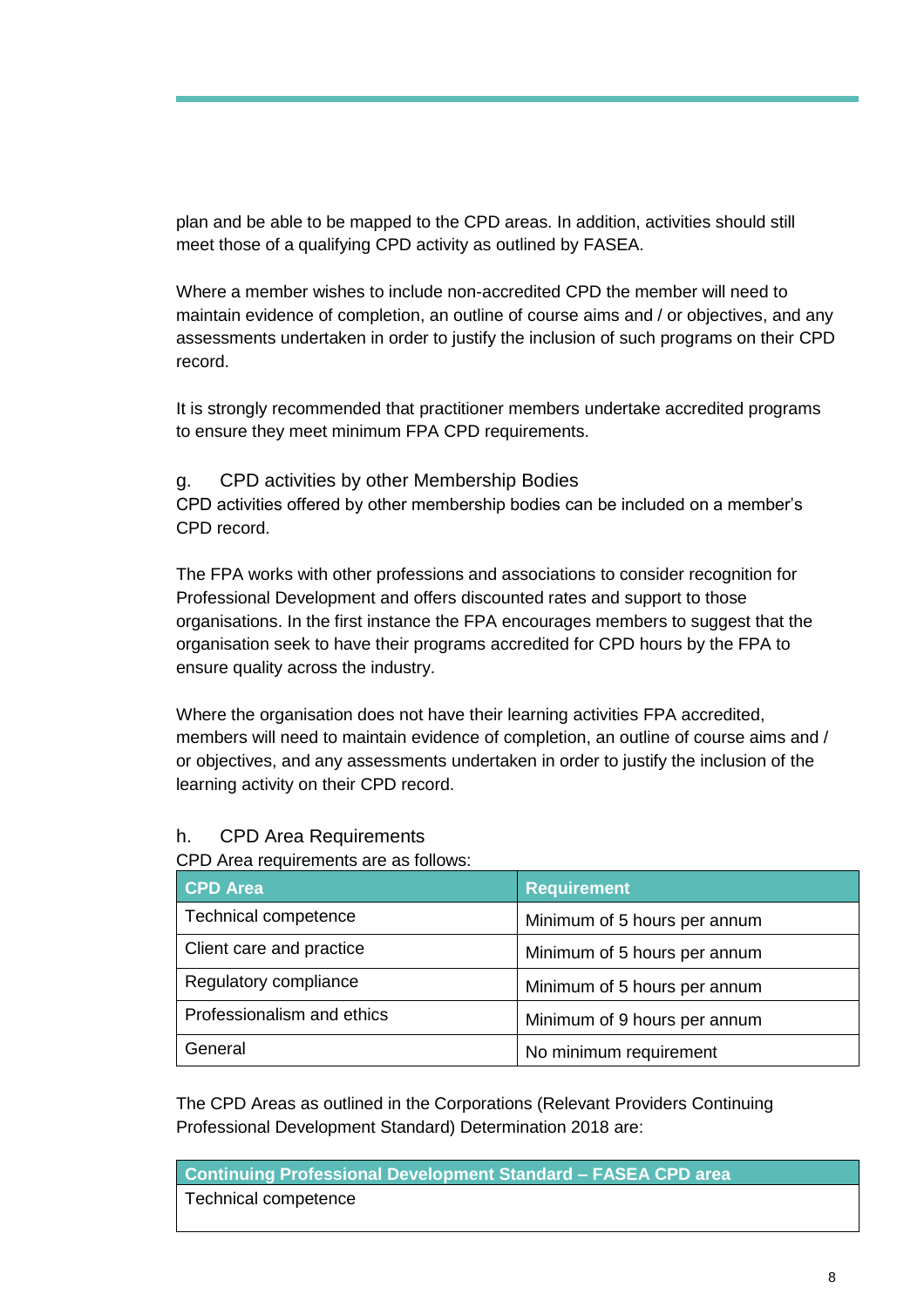*This activity is designed to enhance participant's technical proficiency and ability to develop and provide advice strategies that are appropriate to the objectives, financial situations and needs of different classes of retail clients.*

*Acting as a technically proficient professional*

Client care and practice

*This activity is designed to enhance participants' ability to act as a client-centric practitioner in advising retail clients.*

*Acting as a client centric practitioner*

Regulatory compliance and consumer protection

*This activity is designed to enhance participants' understanding of applicable legal obligations and how to comply with them.*

## *Acting as a legally compliant practitioner*

Professionalism and Ethics

*This activity is designed to enhance participants' capacity to act as an ethical professional.*

### *Acting as an ethical professional*

**General** 

*This activity is designed to maintain and extend participants' professional capabilities, knowledge, and skills, including keeping up to date with regulatory, technical and other relevant developments, but is not in an area referred to in another item of this table.*

### <span id="page-9-0"></span>i. Relevant Tertiary Study

The FPA recognises the value of relevant formal study with a higher education provider as part of a CPD plan. Members may include relevant study at a Bachelor's degree or higher for any relevant subject that has been passed.

Where there has been no formal FPA assessment, each subject passed can be claimed as accredited CPD at a level of 20 hours for each subject passed. Other hours (with documentation) can be claimed as unaccredited CPD.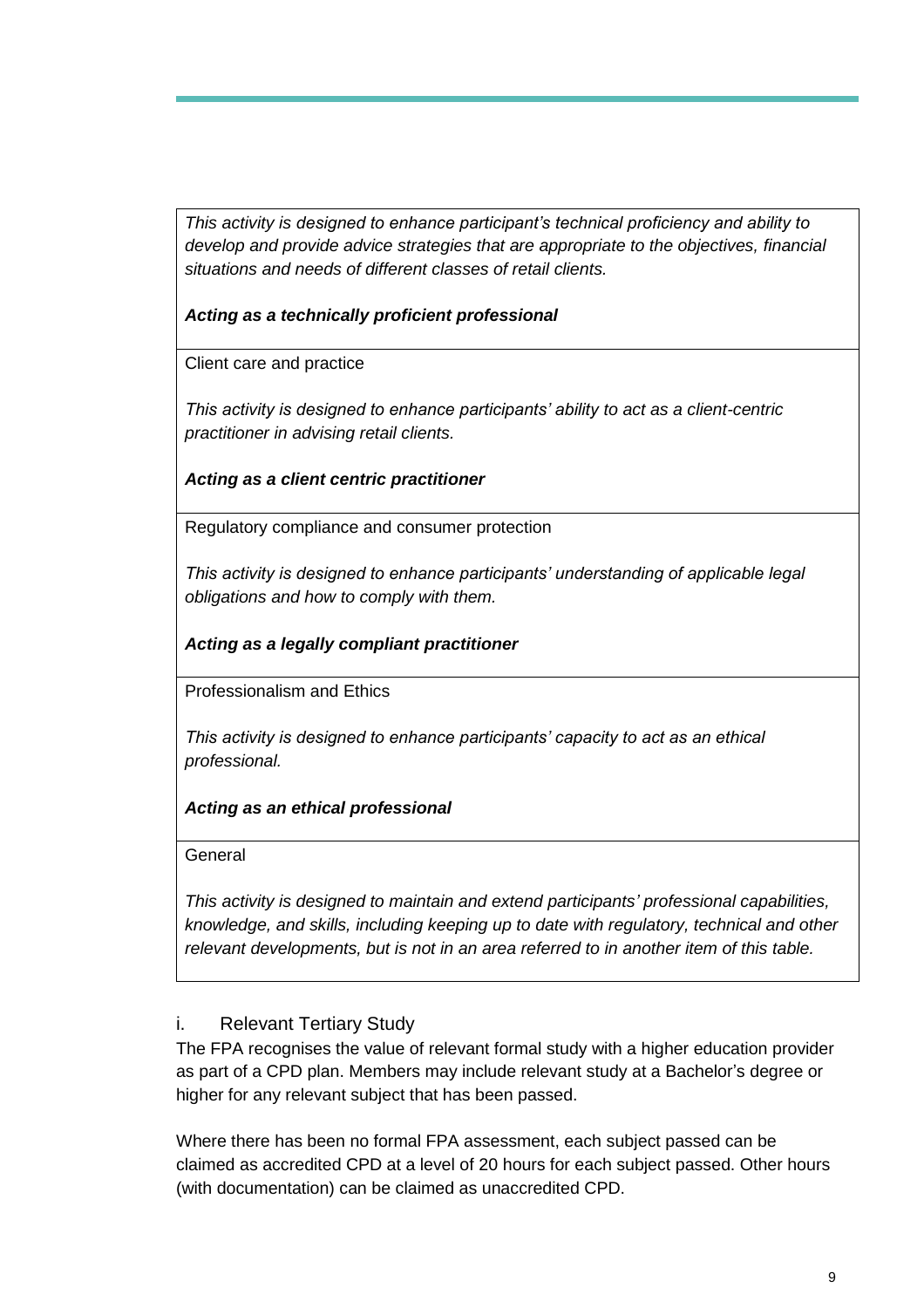Up to thirty hours may be claimed in any CPD year.

<span id="page-10-0"></span>j. The Professional Dimensions Model

Being a professional is more than being technically competent – it's about being a rounded individual with the ability to think critically and respond to client goals and needs in a professional way.

The Professional Dimensions Model was adopted by the FPA in 2009, in recognition of this fact, and encouraged FPA members to identify development opportunities across the six professional dimensions maintaining a breadth as well as depth of CPD. In 2019 the model has been updated to use the new FASEA CPD areas which will continue to support the FPA goal of members being well rounded individuals, while enabling members to easily meet FASEA, TPB, and FPA CPD requirements.

This model provided a framework against which CPD was accredited and CPD activities by members could be measured. See Appendix E – The FPA Professional Dimensions Model.

From 1 January 2019 the FPA has adopted the FASEA CPD areas.

# <span id="page-10-1"></span>**4. ASIC Knowledge Requirements**

ASIC Knowledge Requirements are to be set by each member as part of their annual CPD plan with the approval of their licensee. Members must ensure that the Knowledge Requirements they include in their plan will address the technical, product, and skill competences they require to develop, maintain and apply a high level of relevant knowledge and skills.

The FPA will continue to use the ASIC Knowledge Requirements to accredit CPD alongside the FASEA CPD areas, allowing members to easily identify if particular FPA accredited CPD is relevant to their CPD plan and the areas in which they provide advice.

# <span id="page-10-2"></span>**5. Meeting Tax Practitioners Board (TPB) Continuing Professional Education (CPE) Requirements**

As per the Explanatory Paper 042012, the TPB accepts compliance with the FPA CPD policy as compliance with the TPB CPE requirements. The FPA facilitates this by ensuring:

- Members align their CPD with ASIC Knowledge Requirements in addition to the CPD areas ensuring their CPD is relevant to the product areas in which they provide advice;
- CPD activities accredited by the FPA are relevant to the industry and delivered by individuals of appropriate expertise;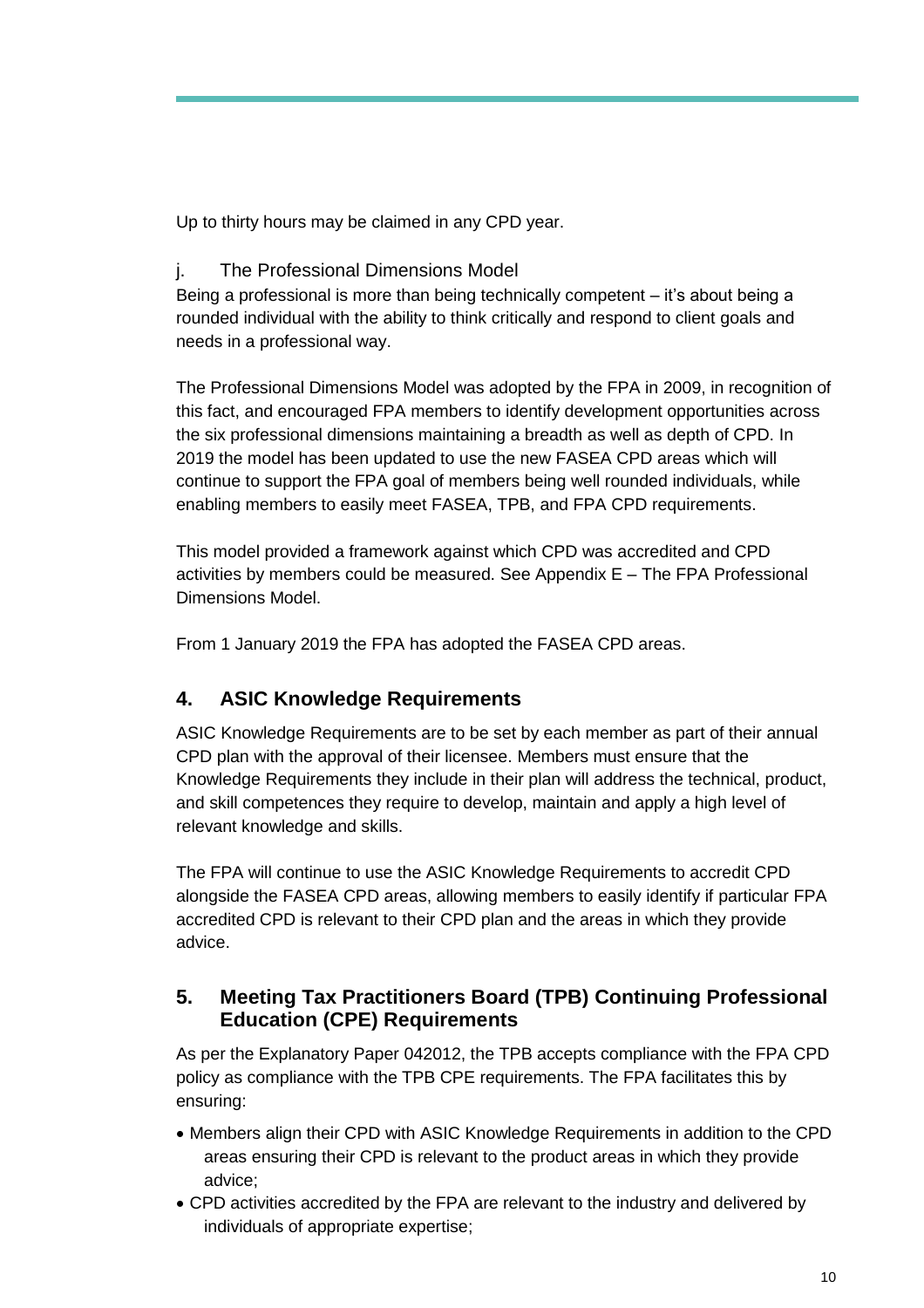Total hours required by the FPA in CPD meet or exceed those required by the TPB.

# <span id="page-11-0"></span>**6. Record Keeping**

## <span id="page-11-1"></span>a. CPD plan

Members are required to work with their licensee to prepare a CPD plan on an annual basis. The CPD plan should be comprehensive and include development opportunities across each FASEA CPD area. In addition the CPD plan should take into account the Knowledge Requirements required to support the advice delivered by the member.

The FPA provides a CPD plan template and information to support the planning process through the member portal.

### <span id="page-11-2"></span>b. CPD record

Members are required to keep a complete and accurate record of CPD completed for each CPD year. The CPD record and supporting documentation must be retained for seven years post completion.

The CPD record should capture the following information:

- Program / education activity title
- Provider
- Date of completion
- Evidence of completion
- Delivery format
- Total CPD hours
- CPD hours against each FASEA CPD Area
- CPD hours against each ASIC Knowledge Requirement
- Accredited / Non-accredited education activities

When claiming CPD hours for accredited professional reading / podcasts / video / nonaccredited webinars etc. (capped at four hours per annum) the following information needs to be recorded in a Professional Reading Journal:

- 1. List in chronological order the author's / presenters name, title, journal or newspaper if relevant, name of publication, place of publication, year of publication and page numbers / web link;
- 2. Document how the CPD has enhanced your knowledge and skills;
- 3. Document the date you completed professional reading relating to one or more of the professional dimensions;
- 4. Record the approximate number of hours spent on professional reading / listening / viewing; and
- 5. Document the number of CPD hours claimed per year for engaging in Professional reading or listening to podcasts on financial planning issues.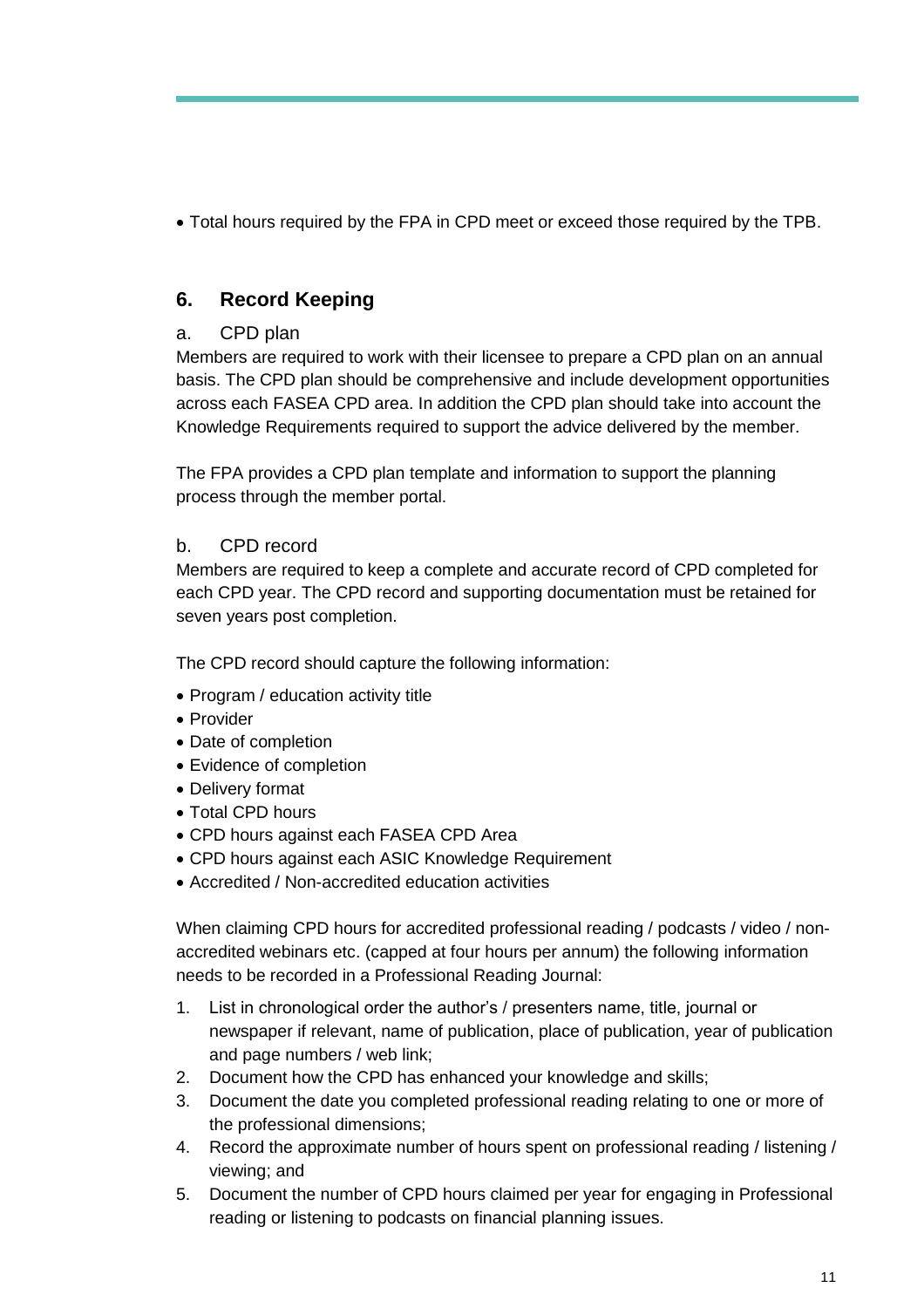6. The FPA provides an online tool to support members to maintain their CPD record.

# <span id="page-12-0"></span>**7. Audits and Penalties**

Adherence of the CPD Policy is a practitioner member requirement, and members are asked to declare their completion of CPD within the annual renewal process. Failure to comply may ultimately result in suspension of membership.

The FPA will conduct a CPD audit. It is a requirement that practitioner members comply with CPD audit procedure.

# <span id="page-12-1"></span>**8. Suspension of CPD Requirements**

Members affected by extenuating circumstances such as medical, disability, or parental leave who are taking a leave of absence from the profession may apply for a suspension of their FPA CPD requirements.

A suspension of CPD requirements may only be given where a member ceases to give financial advice, and must be applied for in writing, along with supporting documentation.

Application for suspension of CPD requirements cannot be sought from the FPA where a member is working part-time hours, or giving advice in any capacity (see Section 3b).

# <span id="page-12-2"></span>**9. Returning from a Leave of Absence or Reinstating Membership**

On returning to work the member must first provide a CPD plan to their licensee and the FPA. The CPD plan must clearly detail how they will address the gaps in their technical, knowledge and skill competencies on their first year of return.

The licensee / FPA may require additional CPD hours if it appears that will be needed to ensure a member covers the full range of FASEA CPD areas and ASIC Knowledge Requirements in relation to the advice they are giving.

The FPA adopts the following policy regarding the CPD completion / verification for a return from Leave of Absence.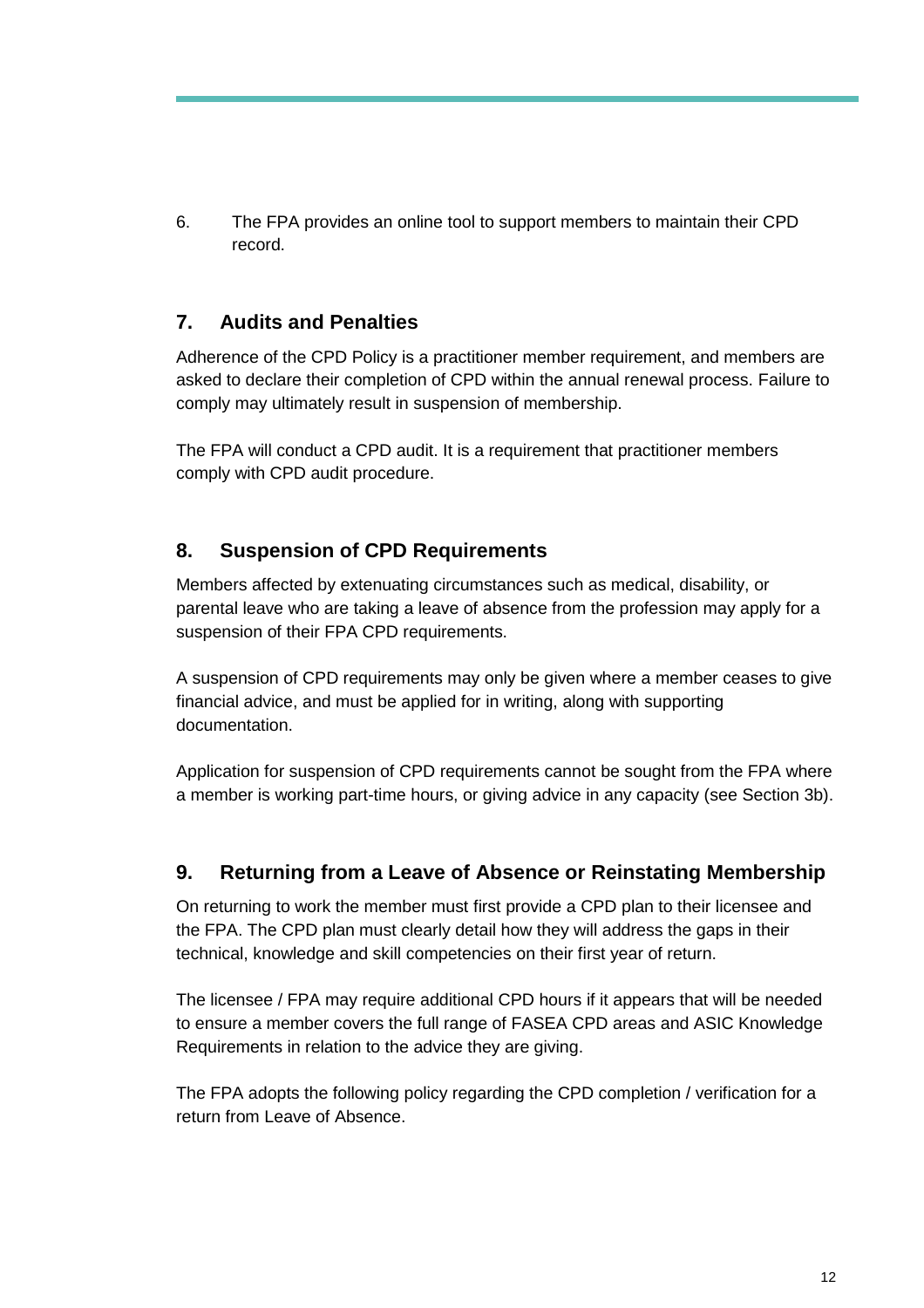| <b>Reinstatement of</b><br><b>CFP<sup>®</sup></b> designation<br>after Leave of<br><b>Absence</b> | <b>Reinstatement of</b><br><b>CFP<sup>®</sup></b> designation<br>after termination or<br>resignation | <b>Reinstatement</b><br>of AFP®<br>designation<br>after Leave of<br><b>Absence</b> | <b>Reinstatement of</b><br>AFP <sup>®</sup> designation<br>after termination<br>or resignation |
|---------------------------------------------------------------------------------------------------|------------------------------------------------------------------------------------------------------|------------------------------------------------------------------------------------|------------------------------------------------------------------------------------------------|
| All applicants to complete and submit their licensee approved CPD plan for the next<br>12 months. |                                                                                                      |                                                                                    |                                                                                                |

*If membership ceased more than one year ago additional requirements are below for each category of membership.*

| Leave of absence of<br>more than one year       | Membership lapsed<br>more than one year                                                       | Leave of absence<br>of more than one<br>year | Membership<br>lapsed more than<br>one year |
|-------------------------------------------------|-----------------------------------------------------------------------------------------------|----------------------------------------------|--------------------------------------------|
| • Pass CFP1<br>(if not completed<br>previously) | $\bullet$ Pass CFP1 & CFP<br>Certification<br>examination<br>(if not previously<br>completed) | $\bullet$ Nil extra                          | • Reinstatement<br>fee of \$300            |

# <span id="page-13-0"></span>**10. CPD Accreditation**

The FPA operates a robust accreditation service that assesses and accredits for CPD to the FASEA CPD Areas and ASIC RG146 Knowledge Requirements, providing certainty for the licensee and member of the quality of the CPD. CPD assessed by the FPA meets the FASEA standard of qualifying CPD.

In line with the FASEA standard for qualifying CPD education activities, the FPA accredits CPD using the following standards:

- The education activity aligns with at least one of the FASEA CPD Areas and RG146 Knowledge Requirements.
- The education activity is delivered by a reputable provider and is led by an individual / group who have appropriate expertise to talk to the topics outlined.
- The education activity has appropriate topic focus for FPA members improving their ability to deliver best practice financial advice.
- The activity is of an appropriate standard and level of content for FPA practitioner members.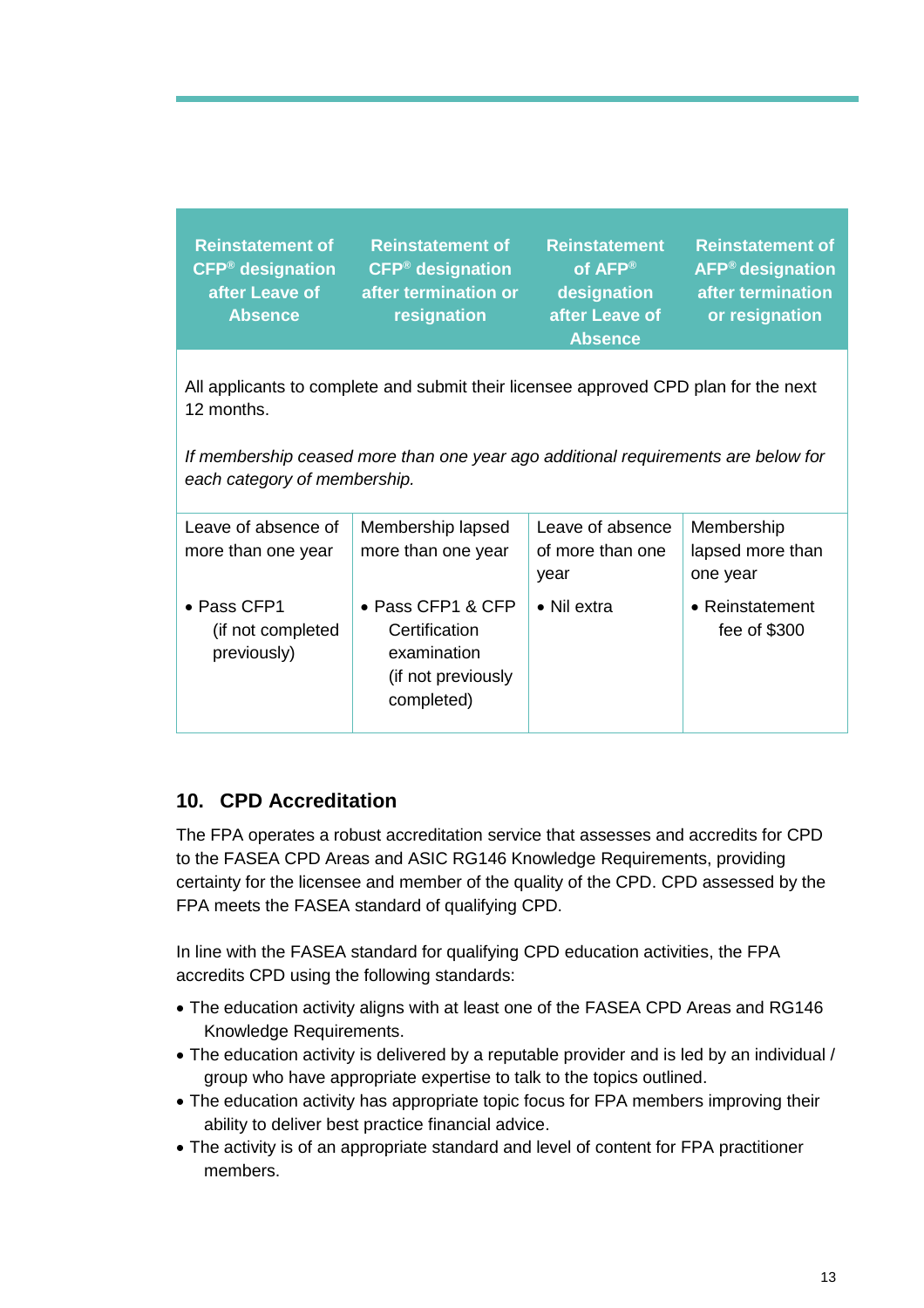## <span id="page-14-0"></span>**11. FPA CPD Accreditor Program**

The FPA has empowered agents of approved providers who hold their own AFSL, referred to as CPD accreditors, to undertake the accreditation of their internal training courses.

CPD accreditors cannot accredit CPD education activities for any organisation but their own, unless the organisation is a subsidiary of an approved provider parent company. The FPA should be approached in instances where this is not clear.

All CPD education activities designed and developed with the intent of marketing to people outside the organisation, for example road shows, conferences, etc must be forwarded to, and accredited by, the FPA.

Programs accredited by CPD accreditors are included under 'CPD Accredited Programs' on a CPD record, and as such there is no cap on the inclusion of these education activities for FPA practitioner members.

#### <span id="page-14-1"></span>a. Becoming registered

To become a CPD accreditor, individuals must meet the criteria as set by the FPA, and successfully complete the Accreditor training program.

Existing accreditors as at 1 January 2019 must redo the Accreditor training program to ensure their familiarity with the new CPD areas.

Approved providers who hold their own AFSL, can nominate as many agents as they feel necessary to become CPD accreditors. If a CPD accreditor moves from one organisation to another they maintain their CPD Accreditor status provided the new organisation is an approved provider. However, they must notify FPA of their new details.

The Accreditor training program need only be completed once to gain CPD accreditor status.

### <span id="page-14-2"></span>b. Maintaining registration

On becoming a CPD Accreditor, they must submit for review and feedback from the FPA CPD Manager, a minimum of 3 CPD hours of qualifying CPD education activities that they have accredited, prior to their issuing Approval letters.

CPD accreditors must complete a CPD accreditor refresher course on a two yearly basis, in order to maintain their registration as a CPD accreditor.

In addition, skills development and refresher sessions will be available on demand to accreditors through the FPA Learning Management System.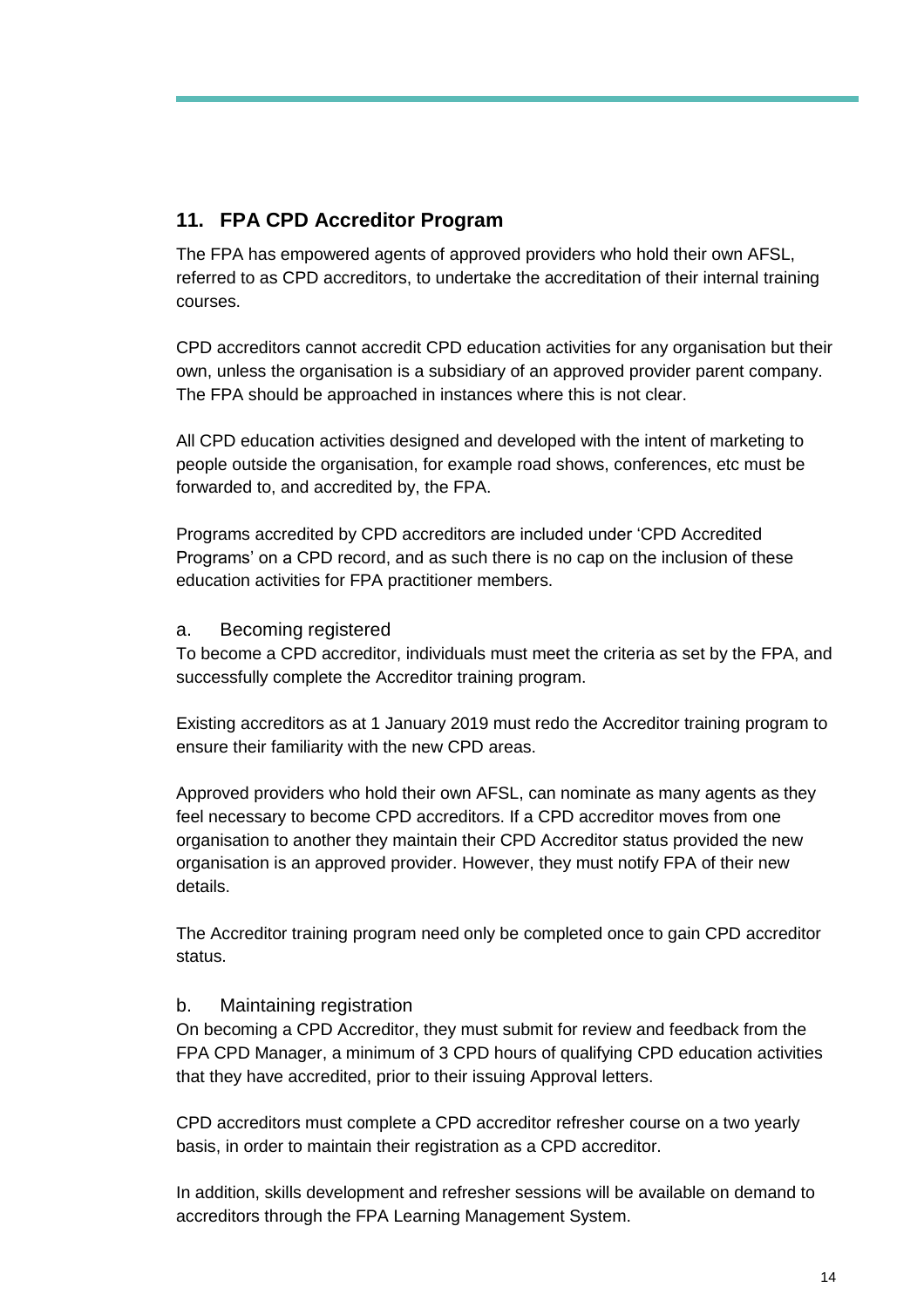### <span id="page-15-0"></span>c. Audit of CPD Accreditors

An audit of CPD accreditors will occur annually in conjunction with the CPD audit of FPA practitioner members. In addition, a random audit of the CPD Accreditor Program may occur at any time.

If audited, accreditors will be required to supply examples of CPD accreditations conducted within the audit period. Failure to comply with the audit will result in CPD accreditor status being revoked.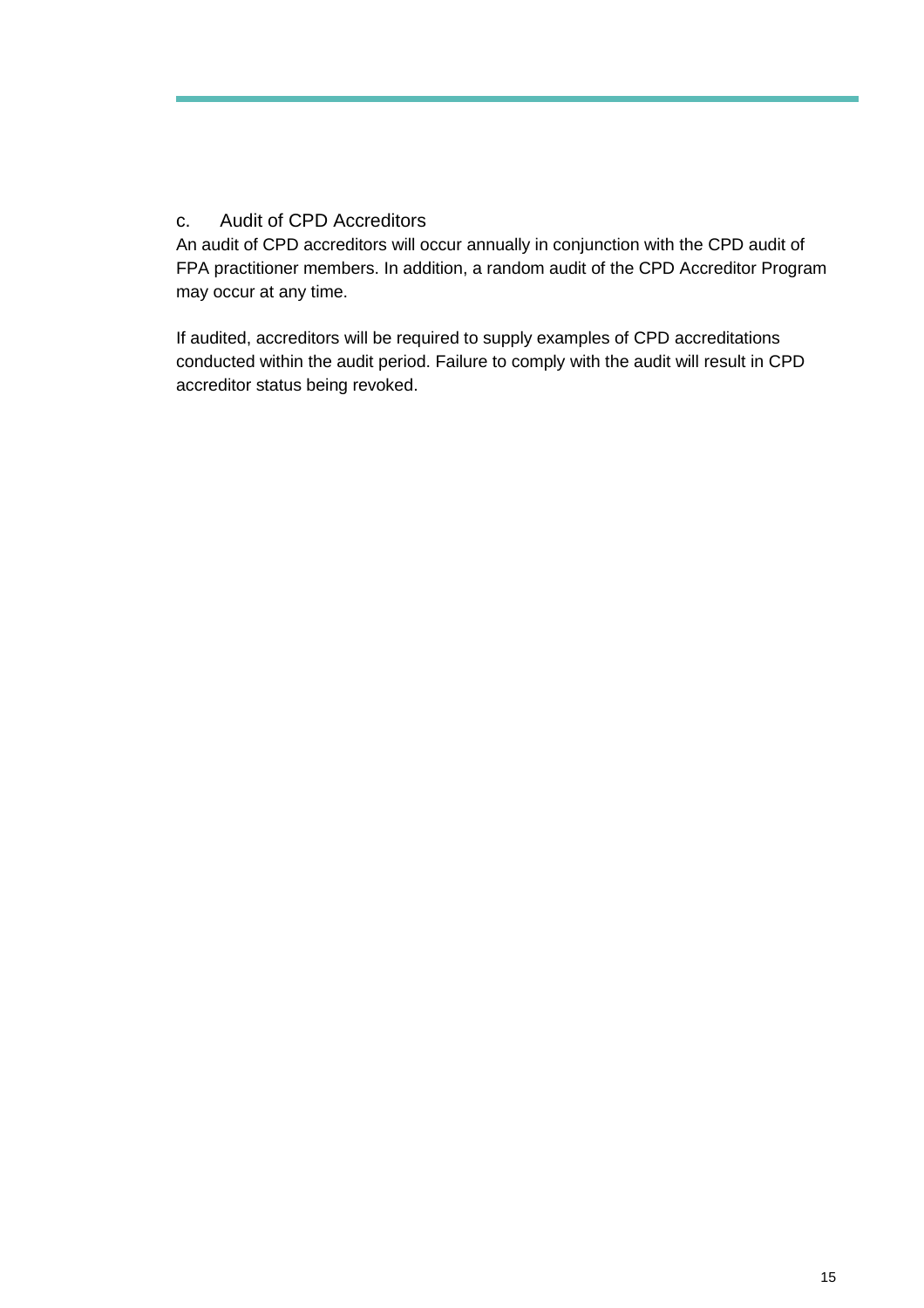# <span id="page-16-0"></span>**Appendix A Background**

In 2009, the FPA's CPD Policy purposely moved beyond the Knowledge Requirements identified in ASIC's RG146 and instead broadened its definition of professional development to encapsulate a more complete and multi-dimensional model of what it means to be a professional.

The Professional Dimensions model was developed by the FPA and released to FPA members, regulators, licensees, and the community in 2009 to encourage broader development and recognition of learning activities for FPA members that aligned to and supported their journey to being a well-rounded professional no matter what stage they may be at in their career.

The policy specifically aimed to encourage members to:

- Consider that CPD is not a compliance challenge but an opportunity to maintain personal and professional confidence and proficiency;
- Broaden the range and type of acceptable CPD activities undertaken;
- Take opportunities to reflect upon their own professional practice;
- Participate in learning activities which meet the legal and ethical obligations of the profession; and
- Pursue opportunities for engagement with the profession and the wider community.

Prior to the introduction of this change the FPA had been concerned for some time that CPD is viewed by many in the industry as a compliance obligation and that quality and choice in the range of CPD available had been limited for too long.

For the 2015-2018 period the policy was updated to acknowledge the Tax Practitioners Board requirements, documenting changes to the CPD audit process and aligning measurement of CPD to hours instead of points.

The focus and direction of FPA's CPD policy, encouraging members to undertake CPD across all professional dimensions, allows a smooth transition when adjusting the policy in 2019 to comply with the Financial Adviser Standards and Ethics Authority (FASEA) Continuing Professional Development Determination and Policy Standard.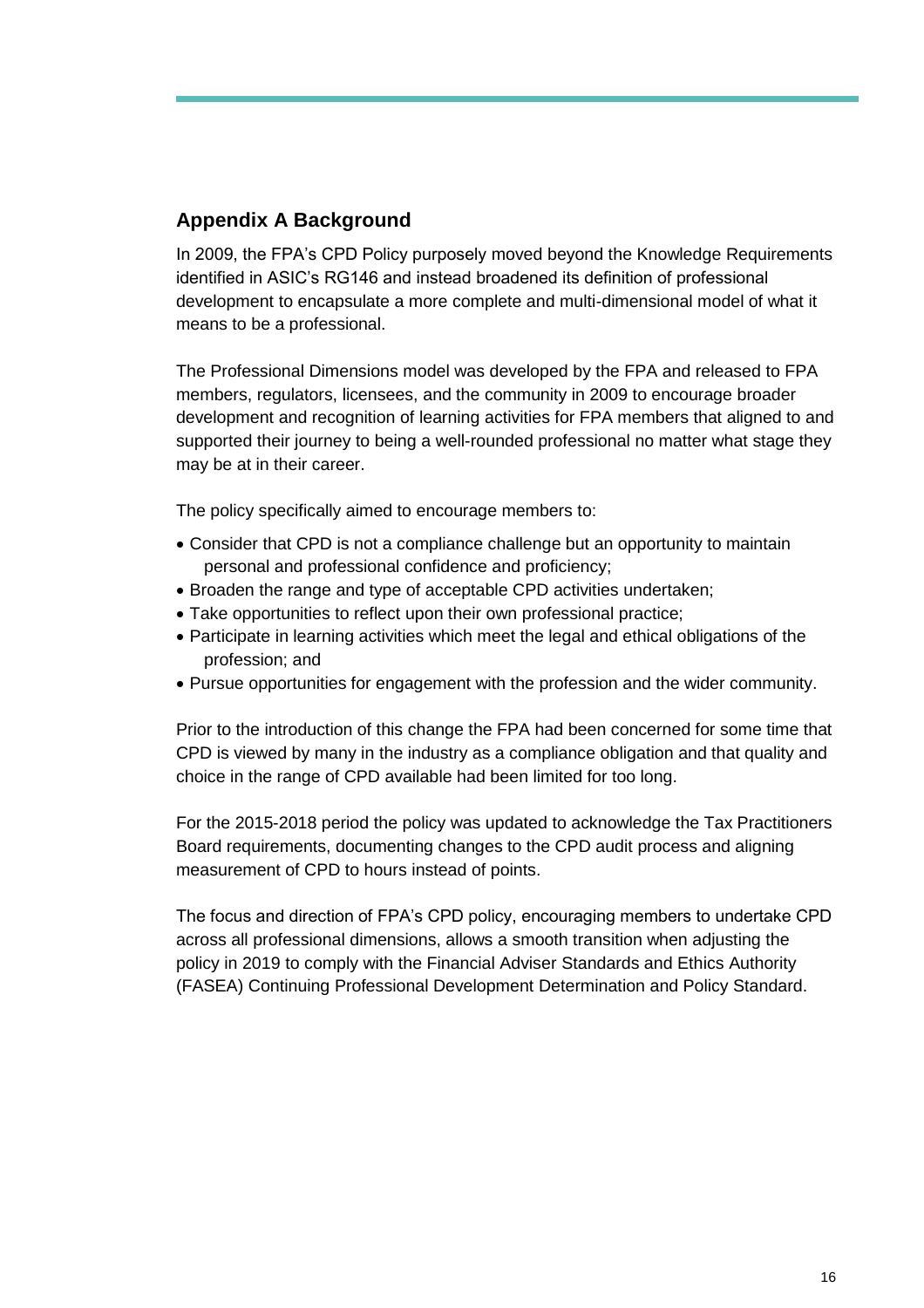# <span id="page-17-0"></span>**Appendix B Scope**

This CPD Policy impacts:

- Practitioner members of the FPA (CFP<sup>®</sup> professional, Financial Planner AFP<sup>®</sup>, and Associate members);
- FPA Professional Practices;
- Australian Financial Services Licensees;
- Education Service Providers; and
- The broader financial services community

The Policy directly applies to practitioner members of the FPA. It is compliant with relevant regulatory and legislative guidelines, and can be adopted by licensees as their CPD policy.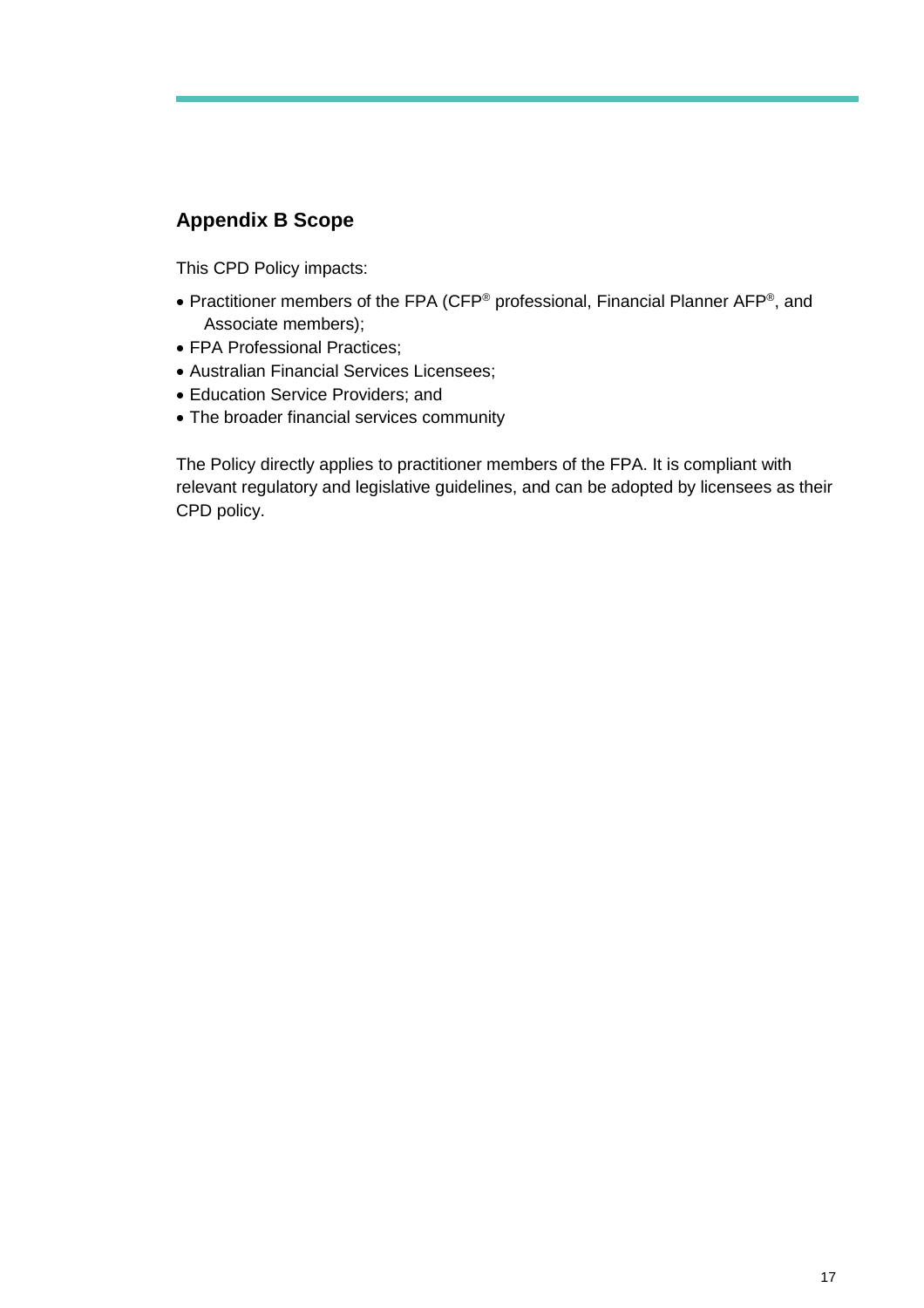### <span id="page-18-0"></span>**Appendix C Definitions**

#### Continuing Professional Development (CPD and PD)

The FPA definition of Professional Development is

*"Professional Development is about engaging in activities which systematically assist professionals to enhance their knowledge, skills and general life attributes so as to achieve professional and organisational goals.*

*Professional Development is not an end in itself; it is continuous and directed towards maintaining the knowledge, skills and competence necessary for the diligent and competent practice of the profession of financial planning as well as encouraging acceptance of its status as a profession by the communities it relates to."* 

#### Continuing Professional Education (CPE)

The Tax Practitioners Board uses the term CPE for Continuing Professional Education.

#### CPD Hours

The FPA requires members to earn CPD hours, in line with FASEA and TPB requirements and current practice with other professional associations. The terms "points" and "hours" can be used interchangeable.

#### Continuing Professional Development Plan (CPDP and CPD Plan)

A CPD plan sets out the identified learning activities that support the development of technical competencies, professional skills and personal attributes required for effective performance and participation within the financial services industry.

#### Professional Dimensions Model

The FPA has used a dimensional model to show that professionalism is a holistic combination of many components operating in concert to create a unique whole that describes specific types of professionalism.

#### Continuing Professional Development Record (CPD record)

A CPD record captures the evidence of CPD activity. It can be tailored to suit individual needs. At a minimum it should show the name, date, CPD value, provider, delivery type and dimensions of the education you have engaged in.

#### Professional Year

A period of supervised work and training completed by new industry entrants working to become a Relevant Provider.

#### Relevant Provider

An individual who is an authorised representative of a Financial Services Licensee.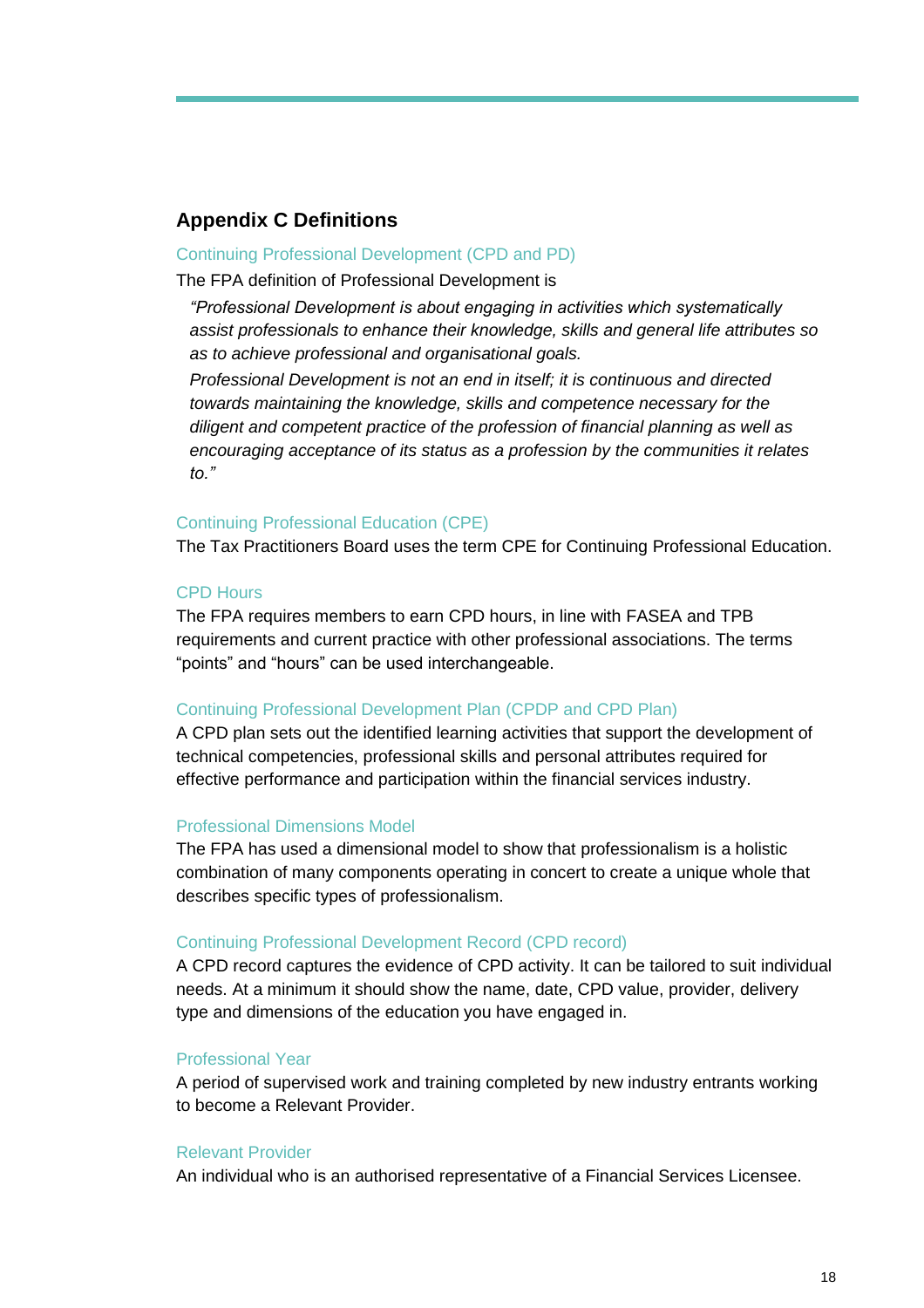#### Qualifying CPD Activity

CPD that meets the standard for a qualifying education activity as laid out in the Corporations (Relevant Providers Continuing Professional Development Standard) Determination 2018.

#### **Triennium**

For CFP® Professionals (from 2024) and FPA audit purposes, the FPA measures CPD hours over a set three year period called a triennium. The triennium dates are:

| <b>Start Date:</b> | July 1, 2018  | July 1, 2021               | July 1, 2024  |
|--------------------|---------------|----------------------------|---------------|
| <b>End Date:</b>   | June 30, 2021 | <sup>⊢</sup> June 30, 2024 | June 30, 2027 |

#### Authorised CPD Accreditor

The FPA has empowered agents of Professional Partners, referred to as CPD Accreditors, to undertake the accreditation of their internal training courses.

In order to become registered, CPD Accreditor will need to undertake the FPA's Accreditor training program, which outlines the CPD Policy, accreditation and audit processes.

### ASIC Knowledge Areas: Regulatory Guide 146 (RG146)

Australian Securities and Investments Commission (ASIC) guide to the Training of Financial Product Advisers. RG146 sets out the minimum training standards that apply to advisers and how advisers could meet these training standards prior to FASEA legislative changes. The Knowledge Requirements in RG146 remain relevant to practitioners in identifying product knowledge required to deliver advice.

### TPB(EP) 06/2014

The Tax Practitioners Board (TPB) released TPB(EP) 06/2014 Continuing Professional Education policy requirements for tax (financial) advisers in June 2014.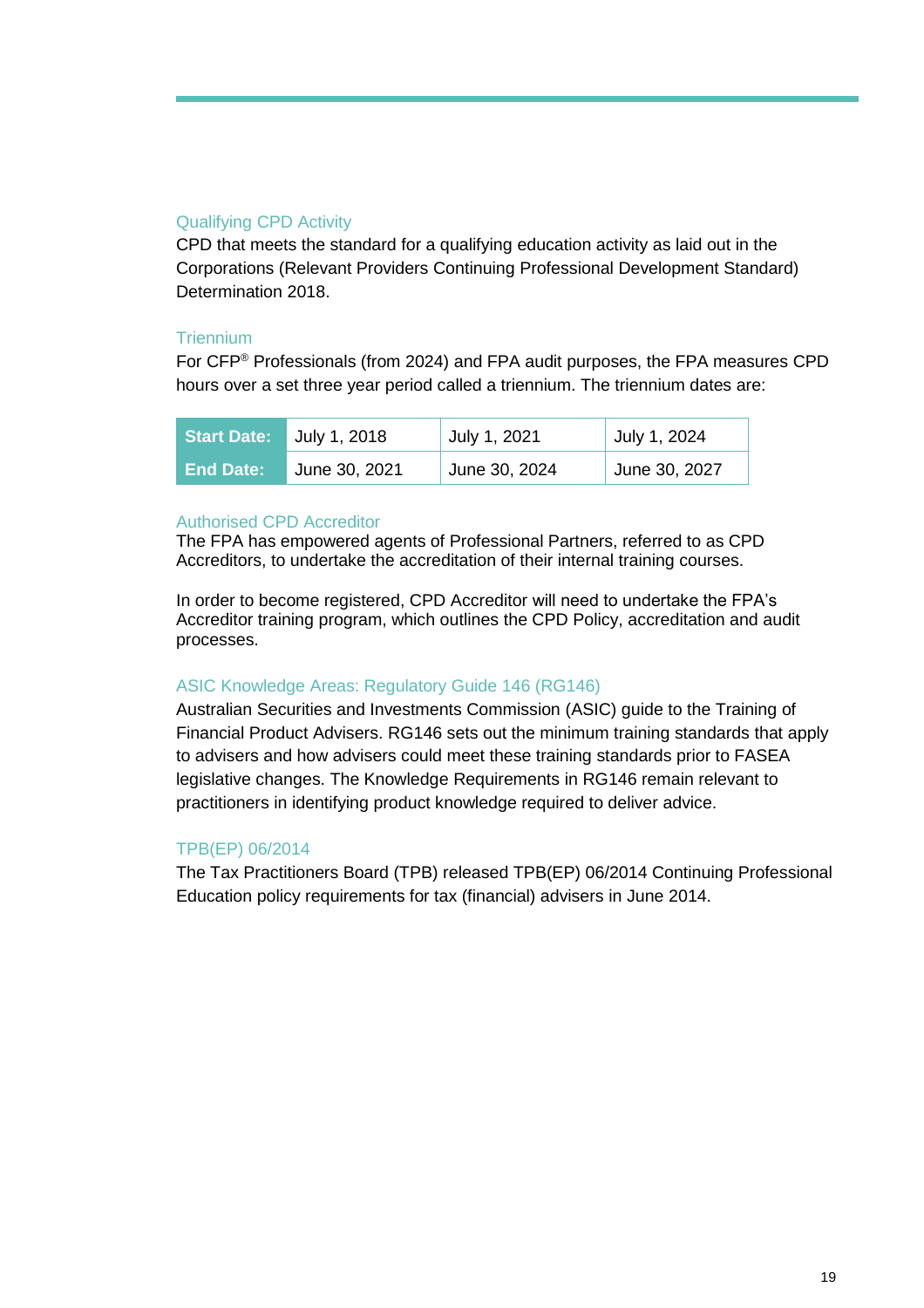## <span id="page-20-0"></span>**Appendix D References**

- FPA Continuing Professional Development Policy 2016
- Regulatory Guide 146 Licensing: Training of financial product advisers *ASIC – Australia Securities and Investments Commission*
- FPS004 Continuing Professional Development Policy *FASEA Standards Authority*
- Corporations (Relevant Providers Continuing Professional Development Standard) Determination 2018 *– FASEA Standards Authority*
- Corporations (Work and Training Professional Year Standard) Determination 2018 *FASEA Standards Authority*
- Explanatory Paper TPB(EP) 04/2012 Continuing Professional Education policy requirements for registered tax and BAS agents from 30 June 2013 – *Tax Practitioners Board*
- FPA Disciplinary Regulation (2019)